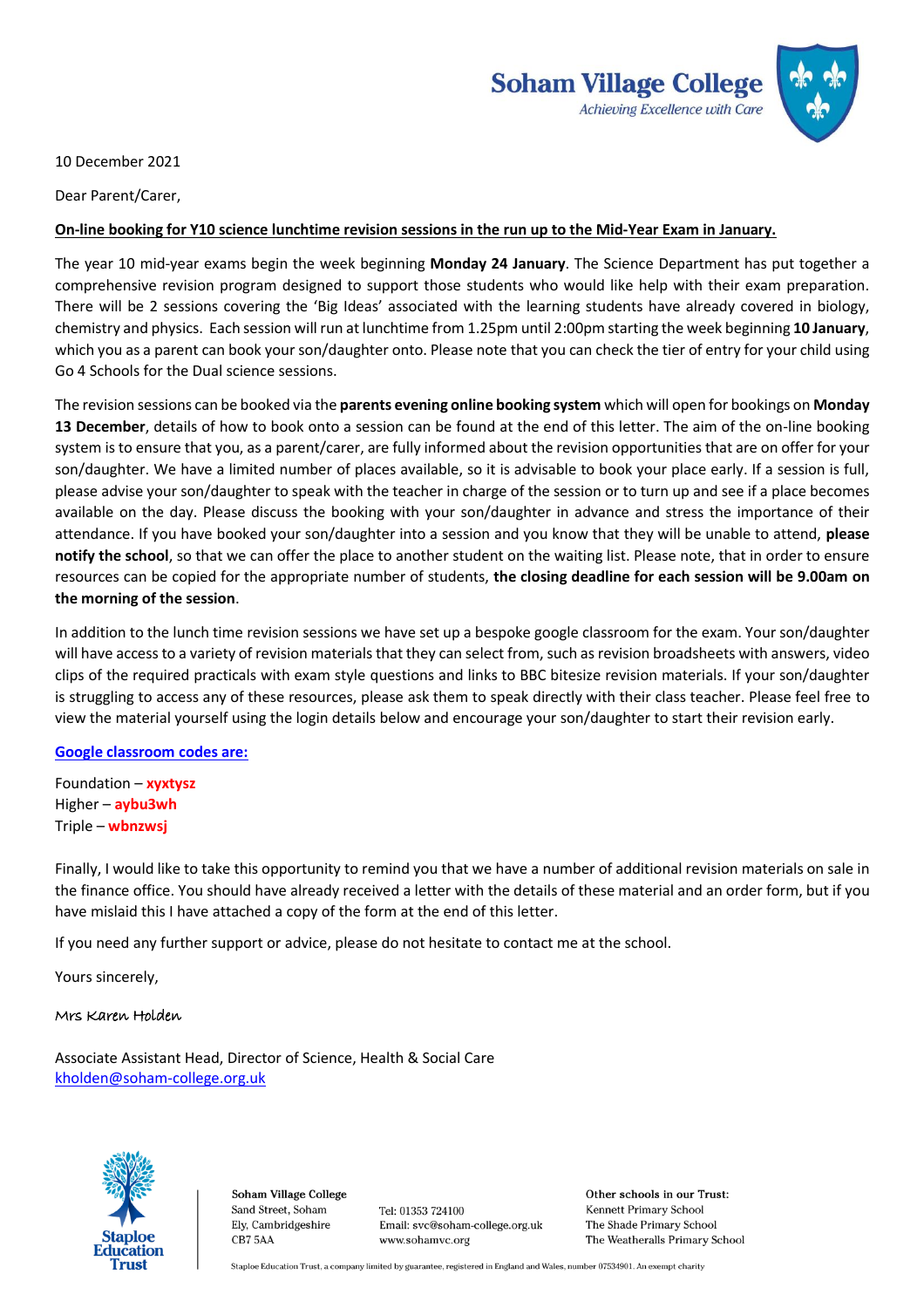# **The program for the science revision sessions:** *All sessions run from 1:25 to 2:00.*

*For details of topics to be covered please visit the Parent On-line booking system*

| <b>Date</b>                                      | Venue          | <b>Science Discipline and tier of entry</b> |
|--------------------------------------------------|----------------|---------------------------------------------|
| <b>Starting week beginning Monday 10 January</b> |                |                                             |
| <b>Mondays</b>                                   | S <sub>3</sub> | <b>Triple Physics</b>                       |
| <b>Mondays</b>                                   | <b>S4</b>      | <b>Higher Physics</b>                       |
| <b>Mondays</b>                                   | M1/S6          | <b>Foundation Physics</b>                   |
| Tuesdays                                         | S <sub>8</sub> | <b>Triple Chemistry</b>                     |
| Tuesdays                                         | <b>S2</b>      | <b>Higher Chemistry</b>                     |
| <b>Tuesdays</b>                                  | S9/S7          | <b>Foundation Chemistry</b>                 |
| Wednesdays                                       | M <sub>3</sub> | <b>Triple Biology</b>                       |
| Wednesdays                                       | S1/S6          | <b>Higher Biology</b>                       |
| Wednesdays                                       | S2/M2          | <b>Foundation Biology</b>                   |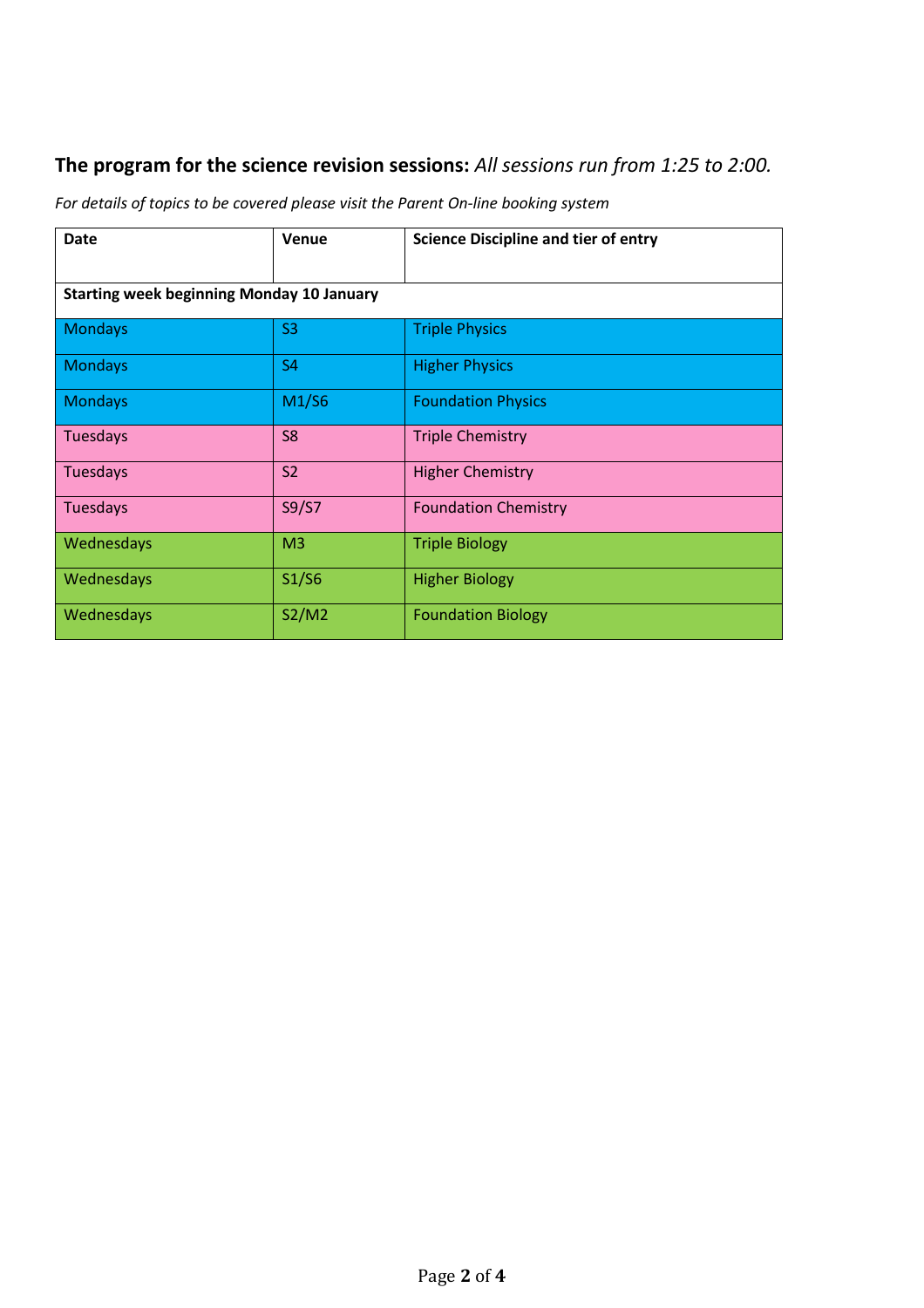# **Booking onto revision sessions using the parents evening booking system**

Go to: Soham Village College - [Bookings Appointments \(sohamvc.org\)](https://www.sohamvc.org/page/?title=Bookings+Appointments&pid=1204)

Enter the information asked for, it uses the name and email addresses that you use for Go4Schools

| <b>Your Details</b> | Appointments can be amended via a link from the email confirmation - please ensure your email address is correct. |         |                      |                                           |             |
|---------------------|-------------------------------------------------------------------------------------------------------------------|---------|----------------------|-------------------------------------------|-------------|
| Title               | <b>First Name</b><br>$\checkmark$                                                                                 |         | Surname              |                                           |             |
| <b>Email</b>        |                                                                                                                   |         | <b>Confirm Email</b> |                                           |             |
| <b>First Name</b>   | <b>Student's Details</b>                                                                                          | Surname |                      | <b>Date of Birth</b>                      |             |
|                     |                                                                                                                   |         |                      | $1 - \sqrt{2}$<br>January<br>$\checkmark$ | $2010 \vee$ |

| Please note that bookings close at 8am on the<br>morning of the session. If a session is full.<br>please add yourself to the waiting list.<br>Foundation sessions are to be held in S5. Higher<br>sessions are to be held in S4. | Continue<br>Open for bookings | s  |  |
|----------------------------------------------------------------------------------------------------------------------------------------------------------------------------------------------------------------------------------|-------------------------------|----|--|
| Biology revision for Y11 mock exams                                                                                                                                                                                              |                               |    |  |
| Please note bookings close at 8am on the<br>morning of the sessions. If a session is full,<br>please add your child to the waiting list.<br>Foundation sessions are to be held in S1. Higher<br>sessions are to be held in M3.   | Continue<br>Open for bookings | ۰, |  |
| Chemistry revision for Y11 mock exams                                                                                                                                                                                            |                               |    |  |
| Please note that bookings close at 8am on the<br>morning of the session. If a session is full.<br>please add your child to the waiting list. All<br>82 at blod ad lise arctises                                                  | Continue<br>Open for bookings | >  |  |
|                                                                                                                                                                                                                                  |                               |    |  |

You will be presented with a screen that lists the subjects available at this time. Click continue on the subject you want

Click 'book' on the session you want to attend and select 'one place'. Go back and do the same to any other sessions within that subject or click on home and go back to the start menu